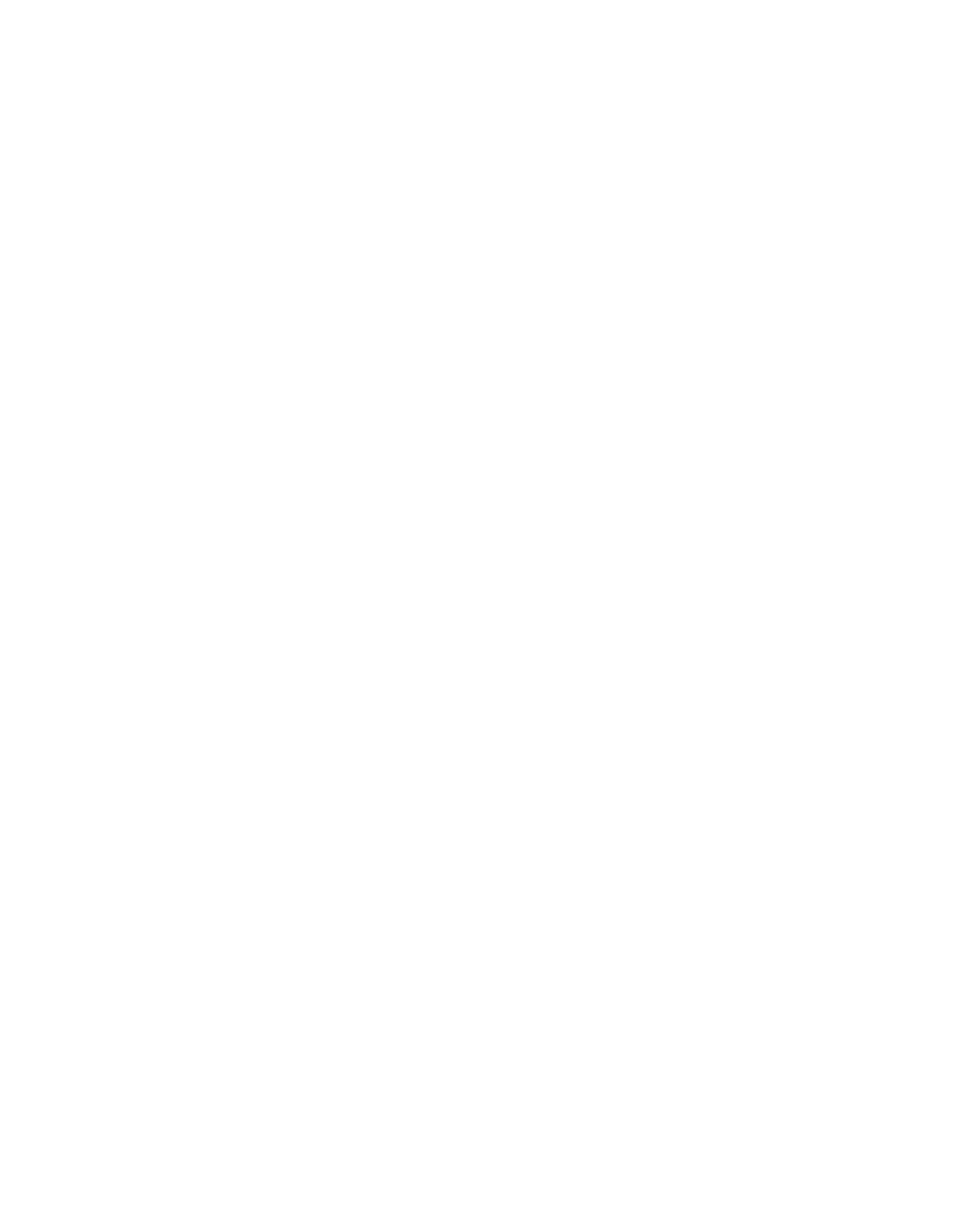Query them by the following query which not strongly-specified since it does not satisfy condition (*ii*) of Definition 4.6

### self :: *a*[child :: node].

 ${X,Y}$  is an optimal projector for this query, but the presence of the condition self :: node makes the system to include also *W* in the inferred projector, thus breaking completeness. Concerning the presence of backward axes in predicates, consider the query self :: *a*[descendant :: node/ancestor :: *a*] which does not satisfy condition (*i*). An optimal projector for this query on the same DTD is  $\{X,Y\}$ . However, since the ancestor condition is true for all descendants of  $a$  nodes,  $\{W, Z\}$  is included in the projector as well. Finally, it is straightforward to check that the query self ::  $a$ [child :: *b* or child ::  $c$ ], which does not satisfy condition (*iii*), is not complete for the same DTD.

Of course, it is possible to state completeness for other classes of queries but, once more, this seems an excellent compromise between simplicity and generality.

THEOREM 4.8 (DECIDABILITY). *Given a path P, a* DTD *E, and an environment* Σ *well-formed with respect to E, the inference of*  $a$  *context*  $\Sigma'$  *and*  $a$  *type*  $\tau$  *such that*  $\Sigma \vdash_E P : \Sigma'$  *and*  $\Sigma \Vdash_E P : \tau$  *is decidable.*

## 4.3 Adding sibling, preceding and following axes.

We could deal with the missing XPath axes by adding specific inference rules. Instead we opt to use an approximation of these axes in term of the previous ones, since it appears as the best compromise between simplicity and efficiency.

The approximation is performed by two logical rewriting passes. In the first pass we rewrite preceding and following axes as specified in the W3C specifications [4]. Namely, we substitute each step *Axis* :: *Test* with  $Axis \in \{ \text{preceding}, \text{following} \}$  by the following equivalent path ancestor-or-self :: node/(*Axis*-sibling): node/descendant-or-self :: *Test*

The second pass is the one which introduces the approximation since it replaces all steps of the form *Axis*::*Test* with  $Axis \in \{ \text{preceding}-sibling, \text{following}-sibling \}$  by the path parent::node/child::Test.

Clearly, the static analysis of the approximation yields a less precise projection than the one we could obtain by working directly on the original query. However, we still achieve good precision of pruning in practice as we will show in Section 6. For instance, by applying the above rewriting to XPathMark queries Q9 and Q11, we were able to prune a document down to 7.5% of its original size.

# 5. EXTENSION TO XQUERY

In this section we extend the technique to XQuery. More precisely to the FLWR core of XQuery described by the following grammar:

*q* ::= | *q q* | <*tag*>*q*</*tag*> | *Exp* | for *x* in *q* return *q* | let *x q* return *q* | if *q* then *q* else *q*

where the definition of *Exp* (given in Section 3.3) is extended with variables, and with generic XPath expressions *Q* of Section 3.3 that can be rooted at a variable or at  $\prime$  :

$$
Exp ::= x | Q | x/Q | Q | Exp op Exp | f (Exp, ..., Exp) | AExp
$$

Without loss of generality, we assume that FLWR expressions do not occur in if-conditions nor in predicates (every query can be put into this form by adding appropriate let-expressions). Also, we do not consider either queries which first construct new elements and then navigate on them (these are rarely used in practice), nor those containing XQuery clauses like order\_by, switch\_case, etc.: our approach can be easily extended to both cases.

In order to apply the previous analysis to infer a projector for *q*, we first extract a set of  $XPath^{\ell}$  expressions from  $q$ , denoting the data needs for *q*. This set of paths is extracted from the query by the extraction function  $E$ , whose definition is given in Figure 3. The extraction function has the form  $E(q, \Gamma, m)$ . The first parameter is the query at issue. The second parameter  $\Gamma$  is an environment that keeps track of bindings of the form  $(x;$  for  $P)$  or  $(x;$  let  $P)$ , whose scope q is in (see the definition of  $\Gamma'$  in the last two lines of Figure 3, and observe, by a simple induction reasoning, that environments contain paths already in XPath<sup> $\ell$ </sup>). Finally, m is a flag indicating whether *q* is a query that serves to materialise a partial or final result ( $m = 1$ ), or that just selects a set of nodes whose descendants are not needed  $(m = 0)$ . Thus, the set of path expressions (possibly containing qualifiers) extracted from a top-level query *q* is  $E(q, \emptyset, 1)$ .

Once the set of paths are extracted from a query *q*, we use it to infer a projector for *q* according to rules in Section 4.2. Formally, for each  $P_i$  extracted from q we deduce a projector  $\pi_i$ , and use for the whole *q* the union of these projectors (projectors are closed by union). Also, note that the extracted path of a closed query will not contain free variables since possible free variables are persistent roots that must be solved before the analysis.

Most of the rules in Figure 3 are not difficult to understand, therefore only few of them deserve further commentary. The flag is needed since each path determining the result  $(m = 1)$  must be extended with descendant-or-self, in order to project on all nodes needed in the query result. This is done by the lines 6, 8, and 10 of the definition. Expressions are dealt in a way similar to the path extractor *P* of Section 3.3; the extractor *P* itself is used in line 12 to produce simple paths (where we used the notation  $\text{or}(\lbrace P_1,...,P_n \rbrace)$ ) for  $P_1$ **or**... **or** $P_n$ , and omitted the—straightforward—rules for single step paths). Also note that when a result is computed (lines 2 and 5) paths in "for"-environments are added ("let" are added only if their binding variable is used).

These rules subsume and enhance the whole Marian and Siméon's technique [14]. In particular, (*i*) the technique we use to exclude useless intermediate paths is simpler and more compact, (*ii*) we do not need to distinguish between two kinds of extracted paths but, more simply, we always manage a unique set of path expressions, and (*iii*) last but not least, our path extractor can be used even if the user cannot access an XQuery to XQuery-Core compiler, which is necessary for [14].

Before applying the extraction function  $E$  to a query  $q$  we apply some heuristics that rewrite  $q$  so to improve the pruning capability of the inferred paths. Among these heuristics the most important is the one that rewrites

for 
$$
y
$$
 in  $Q$ /descendant-or-self::node return if  $C(y)$  then  $q$  else ()

into

### for y in  $Q$ /descendant-or-self::node $[C(\text{self}::\text{node})]$ *q*

whenever  $C(y)$  is a condition referring only to *y* and does not use external functions  $(C(\text{self}::\text{node})$  is obtained by replacing self :: node for all occurrences of  $y$  free in  $C$ ). If we apply  $E$  to the first query, then a path ending by descendant-or-self: node is extracted thus annulling further pruning: the entire forest selected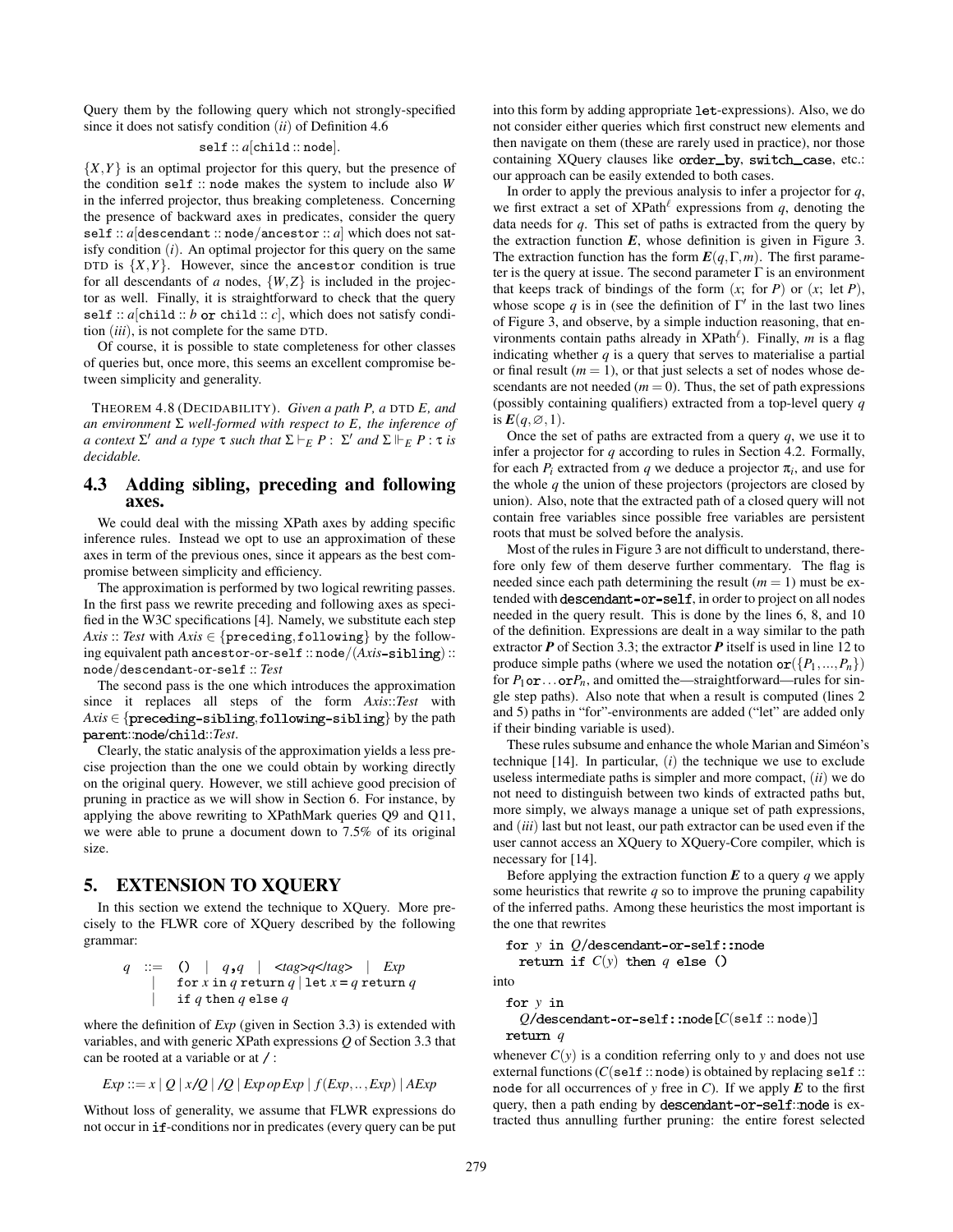| 1.  | $E((\Gamma,\Gamma,m))$                                           |     | Ø                                                                                                                                   |
|-----|------------------------------------------------------------------|-----|-------------------------------------------------------------------------------------------------------------------------------------|
| 2.  | $E(AExp, \Gamma, 1)$                                             |     | $= \{P \mid (x; \text{ for } P) \in \Gamma\}$                                                                                       |
| 3.  | $E(AExp, \Gamma, 0)$                                             |     | $=$ $\varnothing$                                                                                                                   |
| 4.  | $E((q_1,q_2),\Gamma,m)$                                          |     | $= E(q_1,\Gamma,m) \cup E(q_2,\Gamma,m)$                                                                                            |
| 5.  | $E(\langle tag \rangle q \langle tag \rangle, \Gamma, m)$        |     | $= \{P \mid (x; \text{ for } P) \in \Gamma\} \cup E(q, \Gamma, 1)$                                                                  |
| 6.  | $E(x,\Gamma,1)$                                                  | $=$ | $\{P/\text{descendant-or-self}\,::\text{node} \mid (x; -P) \in \Gamma\}$                                                            |
| 7.  | $E(x,\Gamma,0)$                                                  |     | $= \{P \mid (x; -P) \in \Gamma\}$                                                                                                   |
| 8.  | $E(P,\Gamma,1)$                                                  |     | $=$ { $\frac{P}{\text{descendant-or-self}}$ :: node}                                                                                |
| 9.  | $E//P,\Gamma,0)$                                                 | $=$ | $\{P\}$                                                                                                                             |
| 10. | $E(x/P,\Gamma,1)$                                                |     | $= \{P'/P/\text{descendant-or-self}::\text{node} \mid (x; -P') \in \Gamma\}$                                                        |
| 11. | $E(Step/q,\Gamma,m)$                                             |     | $=$ Step/ $E(q,\Gamma,m)$                                                                                                           |
| 12. | $E(Step[Exp]/q, \Gamma, m)$                                      |     | $=$ Step[or( $P(Exp)$ )]/ $E(q, \Gamma, m)$                                                                                         |
| 13. | $E(\mathit{Exp}_1 \text{ op } \mathit{Exp}_2, \Gamma, m)$        |     | $= E(Exp_1, \Gamma, m) \cup E(Exp_2, \Gamma, m)$                                                                                    |
| 14. | $\mathbf{E}(f(\mathit{Exp}_1,\ldots,\mathit{Exp}_n),\Gamma,m)$   |     | $= \quad \textstyle \bigcup_{i=1,n} (E(\textit{Exp}_i, \Gamma, 0) / F(f, i)) \cup \{\texttt{self}::\texttt{node}\}$                 |
| 15. | $E(\text{if } q \text{ then } q_1 \text{ else } q_2, \Gamma, m)$ |     | = $E(q,\Gamma,0) \cup E(q_1,\Gamma,1) \cup E(q_2,\Gamma,1) \cup \{P \mid (x; -P) \in \Gamma\}$                                      |
| 16. | $E$ (for x in $q_1$ return $q_2, \Gamma, m$ )                    |     | $= E(q_1, \Gamma, 0) \cup E(q_2, \Gamma \cup \Gamma', m)$ (where $\Gamma' = \{(x, \text{ for } P) \mid P \in E(q_1, \Gamma, 0)\}\)$ |
| 17. | $E(\text{let } x = q_1 \text{ return } q_2, \Gamma, m)$          |     | $= E(q_1, \Gamma, 0) \cup E(q_2, \Gamma \cup \Gamma', m)$ (where $\Gamma' = \{(x; \text{ let } P) \mid P \in E(q_1, \Gamma, 0)\}\)$ |
|     |                                                                  |     |                                                                                                                                     |

#### Figure 3: XQuery path extraction

by *Q* is loaded in main memory. This also happens with the approaches of Bressan *et al.* [9] and of Marian and Siméon [14]. In our and Marian and Siméon's approach the query can be rewritten as above (this is not possible in [9] since their subset of XQuery does not include predicates). However, Marian and Siméon's path based pruning degenerates (no further pruning is performed) also for the second query, since the descendant-or-self: node ends up in the set of pruner paths, thus selecting all nodes. This is because their approach cannot manage predicates. In our approach instead predicates are taken into account and therefore only nodes satisfying  $C(y)$  are kept by the projector, thus yielding a very precise pruning.

It is important to stress that despite their specific form the first kind of queries is very common in practice since they are generated from XQuery→XQuery-Core compilation of a non negligible class of queries (for instance Q13 of the XPathMark) or when rewriting upward axes into downward ones. This latter observation shows that the application of rewriting rules rules of [15] to extend Marian and Siméon's approach to upward axes is not feasible since the rewriting may completely compromise pruning.

## 6. EXPERIMENTS

We have implemented a complete version of the algorithm defined for full XPath. The code (available at http://www.lri.fr/  $k$ n) is written in OCaml, uses the PXP library for parsing XML documents, and its correctness was verified for all tests. After the path extraction of Section 5, it performs the rewriting presented in Sections 3.3 and 4.3, and the static analysis defined in Section 4. The latter is extended to deal with attributes, with the wildcard test element(), with {descendant, ancestor}-or-self and {preceding, following}-siblings axes, and with absolute paths. It also uses a couple of heuristics. One heuristic rewrites the DTD *E* so that every name *Y* defined as  $Y \rightarrow String$  occurs exactly once in the right hand side of an edge of *E*; this enhances the precision of pruning by reducing the number of conflicts on the leaves of the tree. The other heuristic keeps track of the depth of elements in the paths in order to improve pruning, especially in presence of recursive DTDs (this latter heuristics could be embedded in the formal treatment, but we preferred to keep it simpler). Pruning is then performed *in streaming* and merely consists of a one-pass traversal of the document. We also added an optional validation option, that makes it possible to prune the document while validating it. Programs that use an external validator can therefore prune their document without any overhead.

We performed our tests on a GNU/Linux desktop, with 3GHz processor, 512 MB of RAM and a single S-ATA hard-drive, using DTDs, document generator, and queries of XMark and XPath-Mark (the latter is interesting because its queries use all the available axes). Queries were processed by the latest version of Galax (that is, the 0.5.0). Swap was disabled to test memory limits.

For what concerns the overhead of the optimisation, tests confirmed that it is always negligible, both in memory and time consumption: the only noticeable overhead is pruning time, which is linear in the size of the pruned document, but can be embedded in document parsing and/or validation (e.g., for 60MB documents computing the projector took around 0.5s while pruning and saving the pruned document to disk was always below 10s). These results were confirmed by further experiments on large DTDs (e.g. XHTML) and long XPath expressions (twenty steps or so).

In Table 1 we report part of the results of our tests. For space reasons just a selection of XMark (QM) and XPathMark (QP) queries are presented.

Projector efficiency. The fourth line of Table 1 reports the effect of inferred projectors and it is an indicator of the selectivity of the query. For several XMark queries the size of the pruned document is around 70-80% of the size of the original document. This is due to the fact that XMark documents contain mixed-content  $\leq$  description> elements which account for about 70% of the total size. Thus, queries whose execution requires the whole content of <description> elements, preserve a large part of the file. On the contrary, for very selective queries like QM06, 99.7% of the document is discarded. Finally, for queries that are very little selective, like QP13, the whole document has to be kept. It should be noted in Table 1, fourth line, that for all XMark queries but QM14 we could prune more than 95% of the original document.

Execution time and memory occupation. The comparison of performances of the Galax query engine on an original document and its pruned version is given in Figures 4 and 5, which respectively report the processing times and main memory occupation for documents of 56MB. They show that time and memory gains are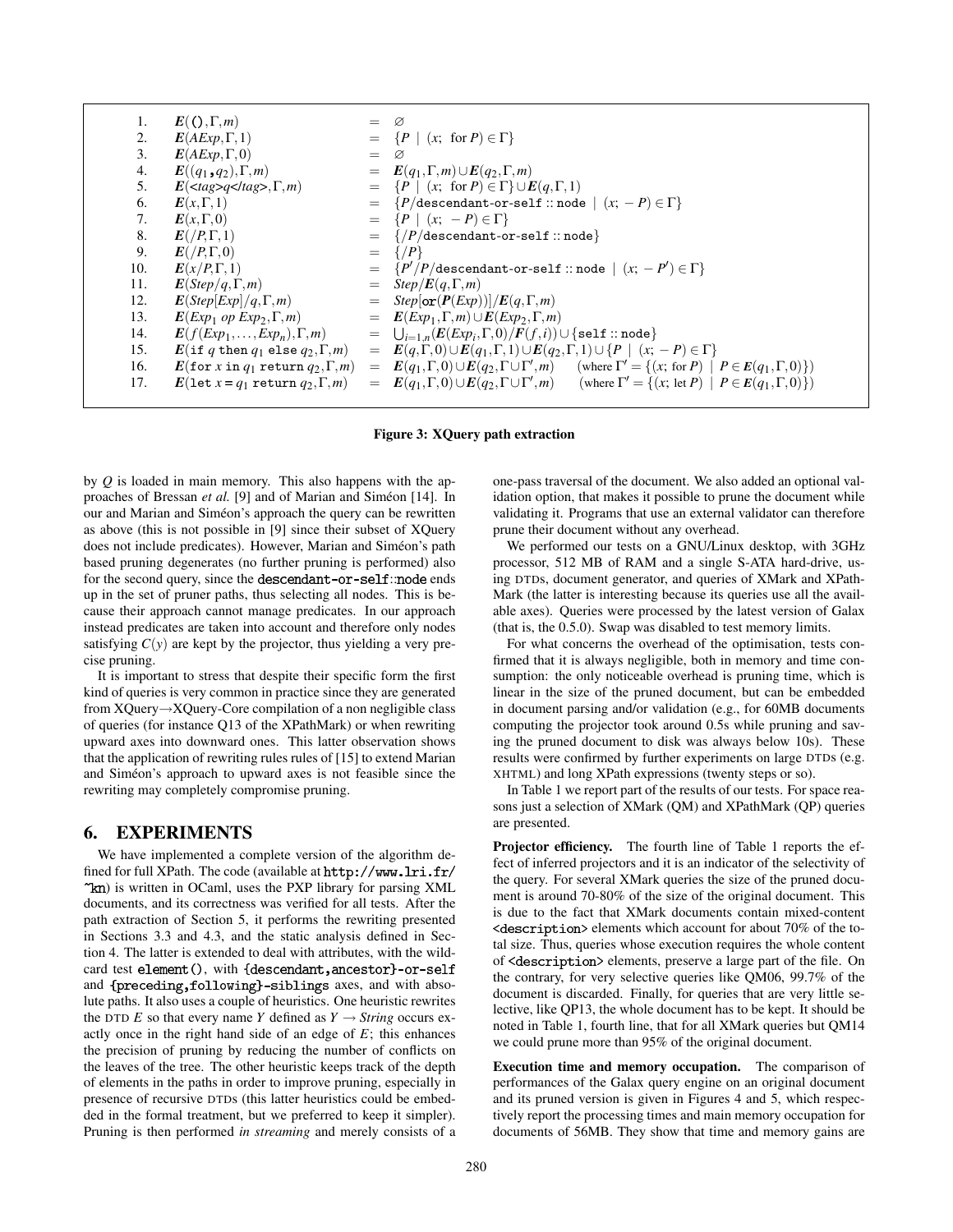|                                                              |     |                                                                                                    | z |        |                                                                             |      |     |    |     |    |    |                             |  |       |    |     |     |            |  |
|--------------------------------------------------------------|-----|----------------------------------------------------------------------------------------------------|---|--------|-----------------------------------------------------------------------------|------|-----|----|-----|----|----|-----------------------------|--|-------|----|-----|-----|------------|--|
| Original Document Size (MB)                                  |     | 930 2048 1100 202 2048 964 112 313 258 291 123                                                     |   |        |                                                                             |      |     |    |     |    |    | 190 168 123 459 123 369 134 |  |       |    |     |     | 79 224 403 |  |
| Pruned Document Size(MB)                                     |     | 25 5.3                                                                                             |   | 42 139 | 24                                                                          | - 24 | -89 | 50 | -46 | 50 | 98 | 133 123                     |  | 99 35 | 98 | -28 | 107 | 78 152 42  |  |
| Main Memory Usage (MB)                                       | 374 | 90                                                                                                 |   |        | 380 512 245 512 391 399 433 434 418 485 467 466 466 483 456 460 504 459 465 |      |     |    |     |    |    |                             |  |       |    |     |     |            |  |
| Gain in Size (% of original)                                 |     | 2.5 0.3 3.4 69.6 1.15 2.5 80.4 15.7 17.5 16.8 80.4 69.6 73.2 80.4 7.5 80.4 7.5 80.4 98.2 67.9 10.4 |   |        |                                                                             |      |     |    |     |    |    |                             |  |       |    |     |     |            |  |
| Gain in Speed ( $\times$ faster)                             |     | 17.8 110.1 28.2 3.9 62.6 7.5 1.5 3.6 3.7 4.3 1.5 2.9 2.6 1.1 4.9 1.6 4.2 1.6 1.0 3.6 3.6           |   |        |                                                                             |      |     |    |     |    |    |                             |  |       |    |     |     |            |  |
| $\star$ biggest file the YMork generator was able to produce |     |                                                                                                    |   |        |                                                                             |      |     |    |     |    |    |                             |  |       |    |     |     |            |  |

: biggest file the XMark generator was able to produce.

Table 1: Sizes (in MBytes) of the biggest document processed thanks to pruning, size of its pruned version, and memory used to process the latter. Percent of the pruned document and speedup of the execution time for a 56MB document.



Figure 4: Processing time of a query on original (56MB) and pruned documents

similar.

These gains translate in practice into much faster executions and the possibility to process much larger documents. The improvement can be measured by looking at the first and last lines of Table 1. The first line reports the size of the largest document it was possible to process thanks to pruning. This must be compared with the fact that, for all queries, the largest document that can be processed without pruning is 68MBytes large. The last line reports how many times the execution on a pruned document is faster than the execution on the original document. It is important to note that, depending on the nature of the query, the gain can be much higher than the proportion given by the percent of the size of the pruning. For instance, for queries such as QM14, QP6, and QP21 the size of the pruned document is two-thirds of the size of the original document, but they can then be processed from three to four times faster and, as Figure 5 shows, using three times less memory than when processed on the original. The latter is a huge gain when one knows that memory usage is one of the main bottlenecks for real life query processing (e.g., in DOM-based implementations of XPath or XSLT processors).

Quite informative, as well, is the data in the second line of Table 1 which reports, for each query, the size in MB of the maximum pruned document. It is interesting to see that, while the maximum size for an unpruned document is 68MB, we can process documents for which the projection has a size of 152MB (on disk). This is due to the fact that projecting a document not only reduces its size but also its *complexity* by reducing the number of types of nodes. This simplification of the document reduces the amount of extrainformation the query engine has to keep for each node and, consequently, its memory usage. More precisely, the benefit of pruning



Figure 5: Memory used to process a query on original (56MB) and pruned documents

out some (types of) nodes is twofold: first, the fan out of the document is reduced and this may impact memory usage for engines that chase sibling pointers and, second, the number of element names is reduced, which may reduce memory occupation when shredding.

These results are a clear-cut improvement over current technology. While we cannot directly compare processing performances since no implementation of the other pruning approaches is publicly available, we want to stress two points: (*i*) with one exception (QM14) the amount of pruning on common experiments is always equal or better with our approach than the others and (*ii*) performing pruning never is a bottleneck in our case thanks to fact that our solution consists of a single bufferless one pass traversal of the input document (on our 512MB machine we were able to efficiently prune arbitrary large documents, while in case of [14] pruning can end up using as much memory as the execution of the query).

# 7. CONCLUSION AND FUTURE WORK

The benchmarks show the clear advantages of applying our optimisation technique to query XML documents, and the characteristics of our solution make it profitable in all application scenarios. We discussed several aspects for which our approach improves the state of the art: for performances (better pruning, more speedup, less memory consumption), for the analysis techniques (linear pruning time, negligible memory and time consumption), for its generality (handling of all axes and of predicates), and, last but not least, for the formal foundation it provides (correctness formally proved, limits of the approach formally stated).

Future work will be pursued in three distinct areas: formal developments, database integration, and implementation issues.